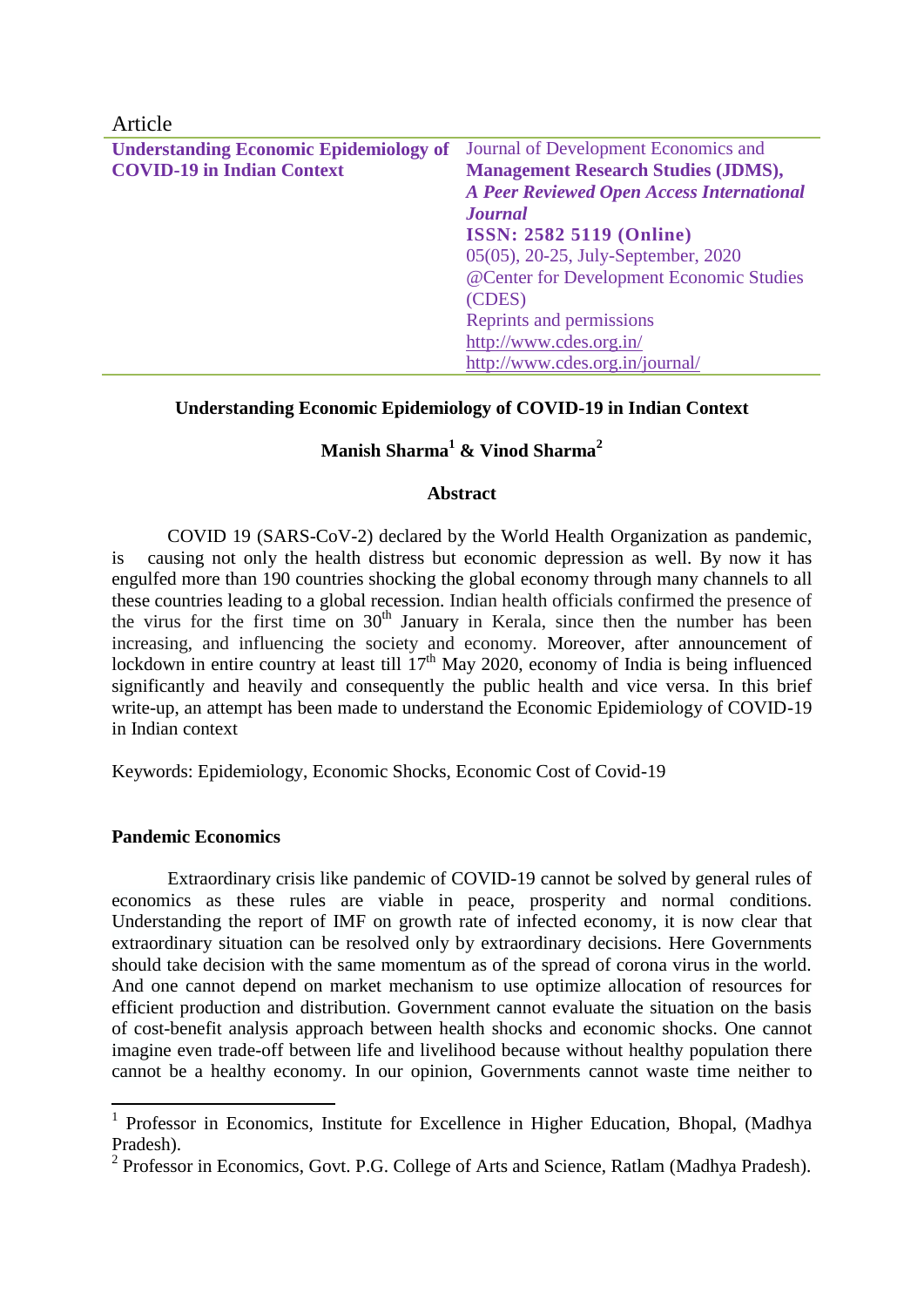check about the distribution channels working perfectly or not; nor to gather information about who need money and reaching out to those or not. As situations changes rapidly, so the responses to deal with it is imperative. It is better to err on the siding of giving too much rather than too little.

## **The Situation**

Ever since the spread of COVID -19, all the countries are pumping huge amount of money to combat with the emerging issues due to coronavirus, whether curative, preventive or counteractive measures to the shocks felt by different sectors of the health and economy. Eventually, these countries are deviating from the normal trajectory of development. "UNCTAD, the UN trade agency, warned of a slowdown of global growth to fewer than 2% this year, effectively wiping \$1 trillion off the value of the world economy"[1].The economic giants like "US, China, Japan, Germany, Britain, France, and Italy, account for 60% of world supply and demand of 65% of world manufacturing, and 41% of world manufacturing exports"[2] and as India is highly dependent on these countries, so bound to be highly influenced by the emerging global situation.

Since the reporting of presence of Coronavirus in country, the economy has started revealing its symptoms of sickness through different macroeconomic indicators and with a strong reflection on share markets. After announcements of lockdown in almost entire country, it is strongly presumed that economy may cost in an unimaginable manner and magnitude. It is expected that if lockdown continues at least up to  $3<sup>rd</sup>$  May , 2020, Indian economy may loss up to tune of Rs 17.78 lakh crore giving shocks not only to informal economy but formal sector economy too.[3,4] .Now in case of continuation of it to  $17<sup>th</sup>$  May 2020 loss to the Indian economy likely to be increased further.

#### **Understanding Epidemiological Transmission of COVID 19**

On the basis of observation of data released by WHO and ICMR on regular basis and the different reports of the leading health agencies of the affected countries it may be said that the transmission of the disease happens in five stages, and occurrence of these stages depends upon duration, intensity and extent of isolation a population undergoes.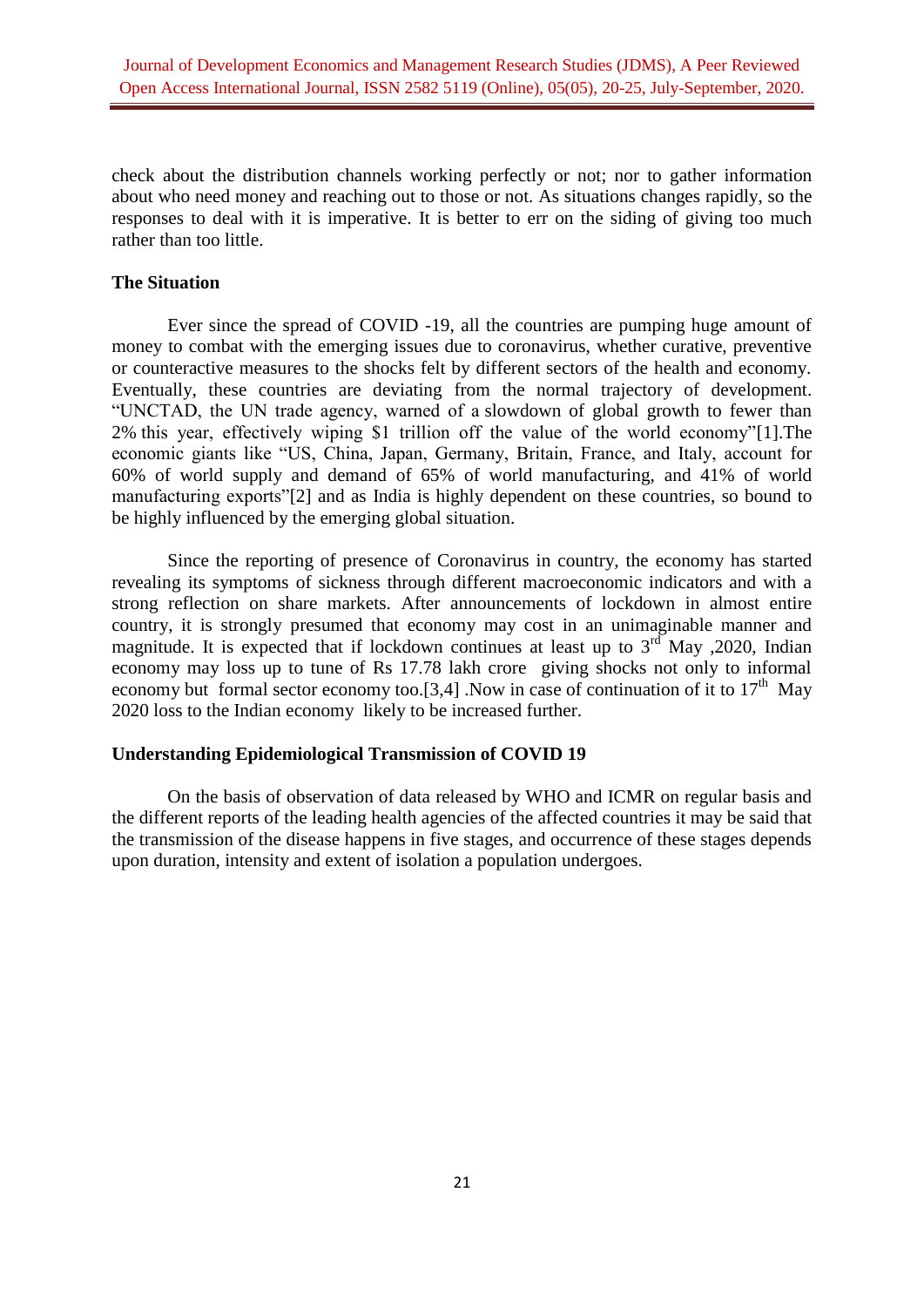

Epidemiological curve of disease transmission

Source: CDC.gov, [5]

*1 st Phase: Investigation*

*2 nd Phase: Recognition and Initiation*

*3 rd Phase: Acceleration and Peak*

*4 th Phase: Deceleration*

*5 th Phase: Resolution* 

And determinants of spread effect of pandemic disease transmission, during these phases may

be shown as<br> $\Delta N_t = E.P.N$  $N_{t+1} = N_t + E.P.N_t$  $N_{t+1} = N_t(1 + E.P)$  $N_{t+2} = N_t (1 + E.P)^2$  (therefore exponential growth)  $N_t$  = No. of infected person at a given day  $E = No$ , of average person that are exposed

 $P =$  Probability of exposed person being infected

Henceforth, it is evident that to reduce the exponential growth, we have to reduce the values of  $\vec{E}$  and  $\vec{P}$  and this can be done only by preventive measures like social distancing and/through lockdowns/Economic Sudden Stop. Hence utmost priority is to be given to lockdown. Longer the period of lockdown, complete or partial, higher is the economic cost. Given the macroeconomic indicators, India cannot afford longer lockdown. However we are passing the lockdown 3.0 till  $17<sup>th</sup>$  may 2020 (Total 54 days of lockdown) and Indians have to pay economic cost of Covid-19 heavily in case of further extension, though some experts are advocating for further extension beyond May  $17<sup>th</sup> 2020$  [6]

## **Preparedness and Response in Healthcare Facilities**

Ministry of Health and Family Welfare in association with ICMR and other central and state level agencies are monitoring and regulating the emerging issues in day to day basis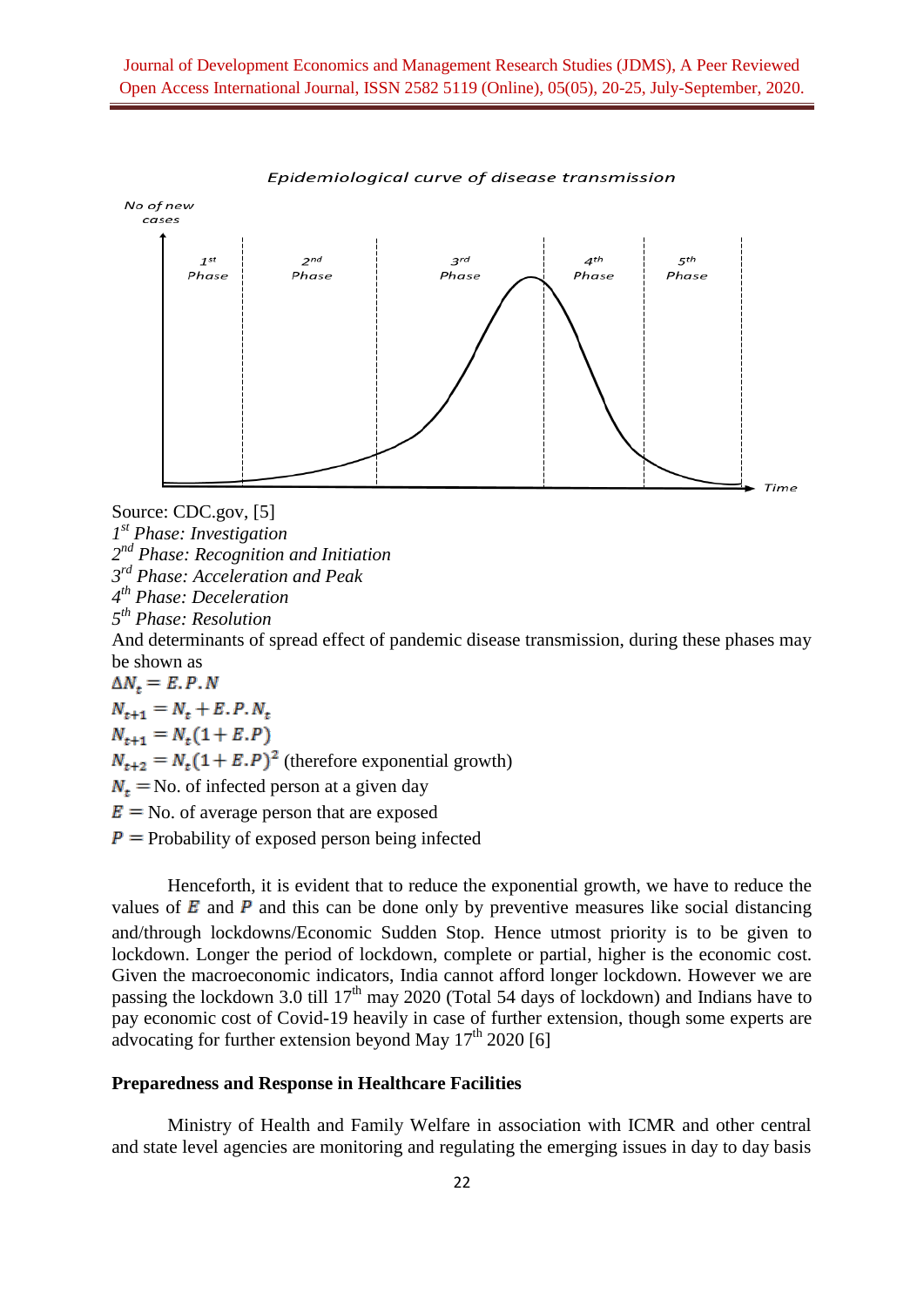and releasing guidelines and advisories related to surveillance and triage, [clinical evaluation,](https://www.cdc.gov/sars/guidance/c-healthcare/recommended.html#clinical) patient isolation and cohorting, engineering and [environmental controls,](https://www.cdc.gov/sars/guidance/c-healthcare/recommended.html#engineering) [exposure reporting](https://www.cdc.gov/sars/guidance/c-healthcare/recommended.html#exposure)  [and evaluation](https://www.cdc.gov/sars/guidance/c-healthcare/recommended.html#exposure) ,staffing [needs and personnel policies,](https://www.cdc.gov/sars/guidance/c-healthcare/recommended.html#staffing) [access controls,](https://www.cdc.gov/sars/guidance/c-healthcare/recommended.html#access) [supplies and equipment](https://www.cdc.gov/sars/guidance/c-healthcare/recommended.html#supplies) [,communication and reporting](https://www.cdc.gov/sars/guidance/c-healthcare/recommended.html#communication) , to address the situation.

According to the Global Health Security Index 2019, India ranked 57th among 100 countries on a scale to gauge preparedness for the outbreak of serious infectious diseases[7] ,despite that India's performance to combat with Coronavirus is better than USA , Italy and China and some other countries in terms of case specific mortality rate. But our focus should be on the comparison of economy and volume of GDP of India with these countries to understand the per capita economic suffering what India is paying for this pandemic.

India with resource-constrained environments and having more than 1.3 billion populations residing in densely populated areas is at high risk at a point of time through any type of violation of isolation, lockdowns or curfew and Indians cannot afford it. However, densely populated cities and slums, low awareness and unhygienic conditions of these areas, non co- operational attitude of the affected people towards corona warriors still may turn this outbreak into epidemic proportions in a matter of days. If it is not taken care of, all the preparation and lockdown of several weeks may go in vain, which may add to shortage of hospital beds, healthcare equipment and quarantine facilities, it may wreak havoc on the already overburdened healthcare system. Hence, this is the high time to move from containment to mitigation. And for this complete lockdown for further few weeks after May 18 is the indispensable tool, as cases of asymptomatic carriers are also increasing

In case of India, critical concerns were there about the efficiency and timeliness of quarantine and isolation and moreover the challenges of detection of Coronavirus are manifold with lack of specific treatment, lack of testing laboratories, lack of medical infrastructure, lack of knowledge about the behavior of epidemiological behavior along with the social factors such as the large rural, illiterate and unacquainted population who can understand the importance and significance of lockdowns adequately. And Indian's experiences with control of HIV in 1984, SAARS in late 2002,and pandemic influenza H1N1 in 2009 and moreover of Chamki Bukhar (Acute Encephalitis Syndrome) at state level in Bihar in mid of 2019 increase the fear and anxiety to control the spread of Covid -19 a mighty spreader and killer virus.

Fortunately outbreak of Coronavirus in India is moderate in nature in comparison to U.S.A., Italy and other western countries and Indians are doing better with fewer facilities. As on 10 May, 2020 the total number of Government laboratories approved stand at 254 , and as per health ministry report as on  $10<sup>th</sup>$  May 2020, the country has 1.07 lakh isolation beds available across 672 dedicated covid hospitals. [8] Intensive care unit (ICU) beds per lakh population are also less in comparison to western countries, but there are few occupied ICU beds for the corona patient. Delving further into individual cases, the officials of MHFW of India said that in comparison to March 29, when there were 979 cases, the number rose to 52,952 on May10, 2020. Out of these 52,952 cases, only 4.1 percent of patients needed critical care treatment. Numbers of Isolation beds or ICU beds may be insufficient in terms of huge population but Indian corona warriors are performing their best to control this epidemic with the scarce resources.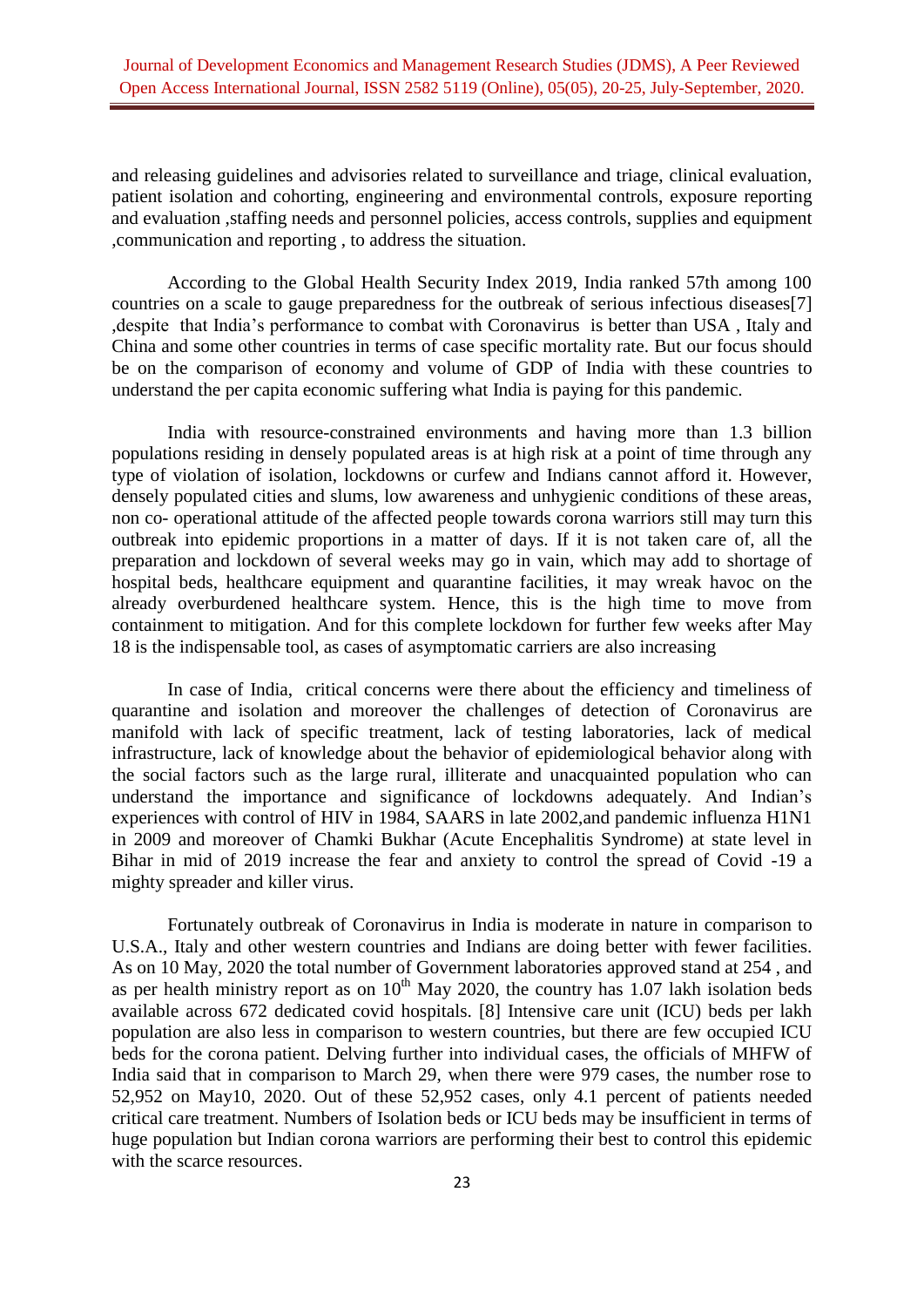#### **Economic implications**

Covid-19 has created not just an emergency situation for health only but for the economic health of the country too. It could not have come at a worse time for India, who is already in the middle of a slowdown. "Vulnerability of the impact of this pandemic increases with the situation of Economic Sudden Stop. It is a sudden stop of economy where supply and demand shocks to an economy and economic activities come to a halt. Indexes of share markets of India have already come down to the lowest level of the past three years and Rupee falls to all-time low of 76.15 on Coronavirus scare"[9] adds up to the economic loss it entails, including the loss of livelihoods, severely.

The real economic cost of Covid-19 will be different for different sectors of Indian economy each sector will have its own shapes of recovery and growth. Beside Informal sector, manufacturing sector of the economy is worse effected sector at the present but once the lockdown ends and factories reopen, the production will rebound to restock inventories. As this sector has the ability to recover soon due to restocking inventories and rising demand, it will take a U-shape. On the other hand, service sector will experience an 'L' shape. The shock to tourism, transportation services, and domestic activities may not be recovered easily, as it will see a permanent loss of revenue and closures of business**.** The projected slowing of global growth may further enhance the L-shape evolution of demand for these non-storable tradable services

## **The Way Ahead**

Because the choices people make change infectious disease transmission rates, they also change epidemiological dynamics. It follows that disease dynamics are sensitive both to the cost of disease (the income forgone during illness and the direct cost of illness) and the cost of disease avoidance. If the cost of disease is very low there is little incentive to avoid it, and disease dynamics will be those associated with proportionate mixing. If the cost of illness is very high, people will invest substantial resources in disease avoidance. In extreme cases, private decisions about selection of contacts can lead to an effective quarantine on infected individuals—an effect that would never occur in classical models. Disease dynamics are also sensitive to the benefits of contact. People trade-off disease risks against the benefits of contact. If there is much to be gained from contact they will accept much greater disease risks than if there is little to be gained [10,11,12,] and is applicable to present Indian context. There are an ever increasing number of studies focusing on health inequalities, expanding also into areas such as life course analyses and regional inequalities. Pressure is mounting over public health authorities to develop more targeted and cost effective disease management strategies to focus on risk targeting, bringing a geographic specificity to prevention policies, and developing a rank ordering of policies by cost effectiveness

Beyond such objectives and measures, data on prices, sales, employment, output, exports, and imports may be as valuable for predicting epidemics as data on current disease status, which will be helpful to frame a realistic policy ahead. However, utmost priority should be accorded for the guarantee of income and food security of the marginalized sections of the society. In short Government must consider that beyond health, the priority should be on people.